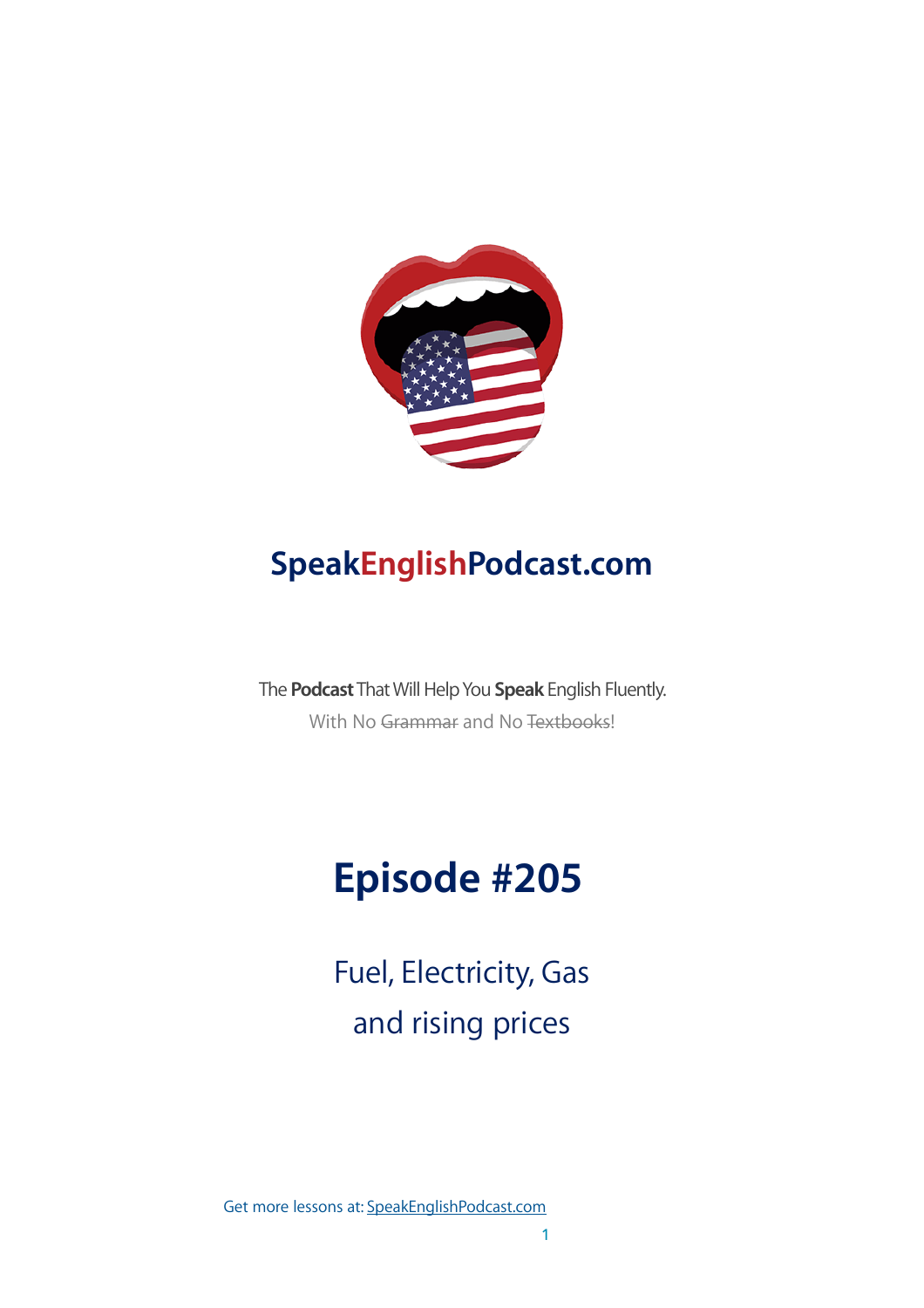*- You know, I couldn't buy gasoline because it's too expensive, I sold my car, and now I have enough money to buy it without any problem.*

*Hi, everybody! I am Georgiana, your English teacher and founder of [SpeakEnglishPodcast.com](http://speakenglishpodcast.com/). My mission is to help you speak English* fl*uently.*

In this episode:

- I'm going to talk about a current topic: the widespread **price increase** we are suffering because of the **economic situation**.

- In the second part, you will practice grammar with a point of view lesson. Don't miss it!

Remember, you can get the text and much more at [SpeakEnglishPodcast.com/podcast](http://SpeakEnglishPodcast.com/podcast)

If there's one thing we can say lately when we go shopping for groceries, it is that **prices are going up** a lot.

And this wouldn't be a big problem for people if wages were rising in the same way.

Obviously, people are not happy. They see that, with the same salary, they can buy fewer and fewer products.

This is partly due to the increase in the price of three goods in the energy sector: **fuel, electricity, and gas.** 

When I say **fuel**, I mean gasoline and diesel. Usually, trucks use diesel. Fuel prices are about to double. This affects the economy a lot because, as you know, goods have to be transported from one place to another. The transport sector takes care of this.

A large truck can easily have a tank of 1000 liters. That's a little more than 250 gallons. Imagine the cost of all that diesel.

This affects the entire **distribution chain** and makes products more expensive.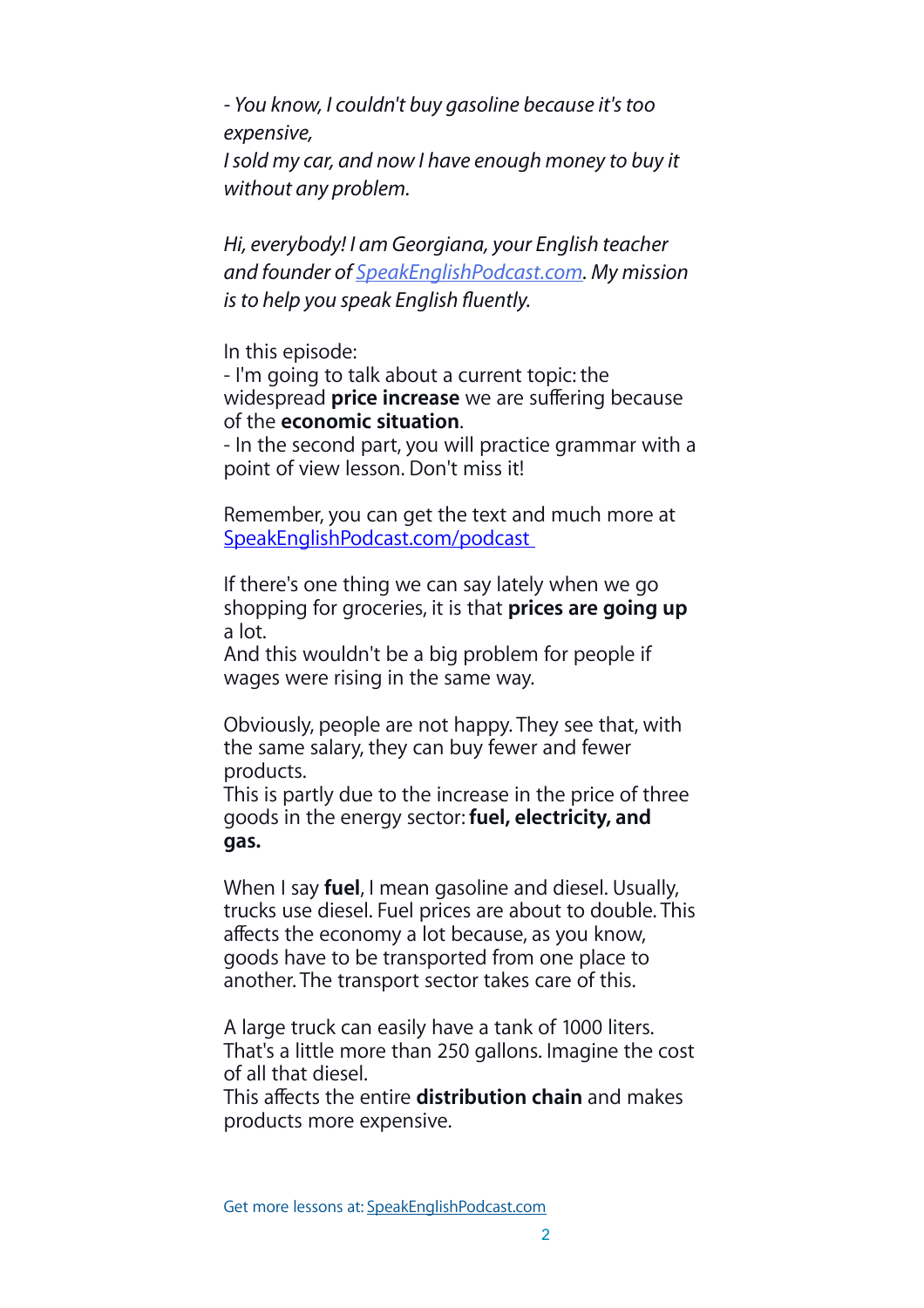The second key element that is affecting prices is the **cost of electricity**. I have seen some bills that double and even triple previous years' totals at the consumer level.

All businesses in all sectors use electricity. If you increase the cost, all economic sectors are affected, from industry to food. For example, imagine you go shopping at the supermarket. You want to buy meat, yogurt, fish;... All these products are refrigerated. To refrigerate, you need electricity, so prices increase.

Finally, the price of **gas** has gone up a lot. At the domestic level, gas is used for cooking and air conditioning. In winter, it is very important because you need to heat the house. But it is also used in industry, and it affects costs in a very significant way.

I have read that some companies, in order to avoid raising prices, they offer less quantity of product for the same price. So, for example, for the same price of 500 grams of meat, now they only give you 400 grams. It is a psychological trick.

Okay, to finish this section, let's look at some expressions you may hear regarding this topic:

- **Inflation** is the generalized **rise within a certain period of products and services**. Please do not confuse it with inflammation. If you have inflammation, better go to the nearest hospital. :)

**- CPI:** This is the **consumer price index**. Many people confuse it with inflation, but it is not the same. It is a representative selection of products and services and calculates the average increase to measure inflation. The inflation figure can be altered if you change this selection of products.

**- Purchasing power:** This is the ability to buy things. If prices go up (inflation) with the same amount of money, you have less purchasing power.

**- Tightening the belt:** It is a phrase that means that you have to make an effort to reduce expenses.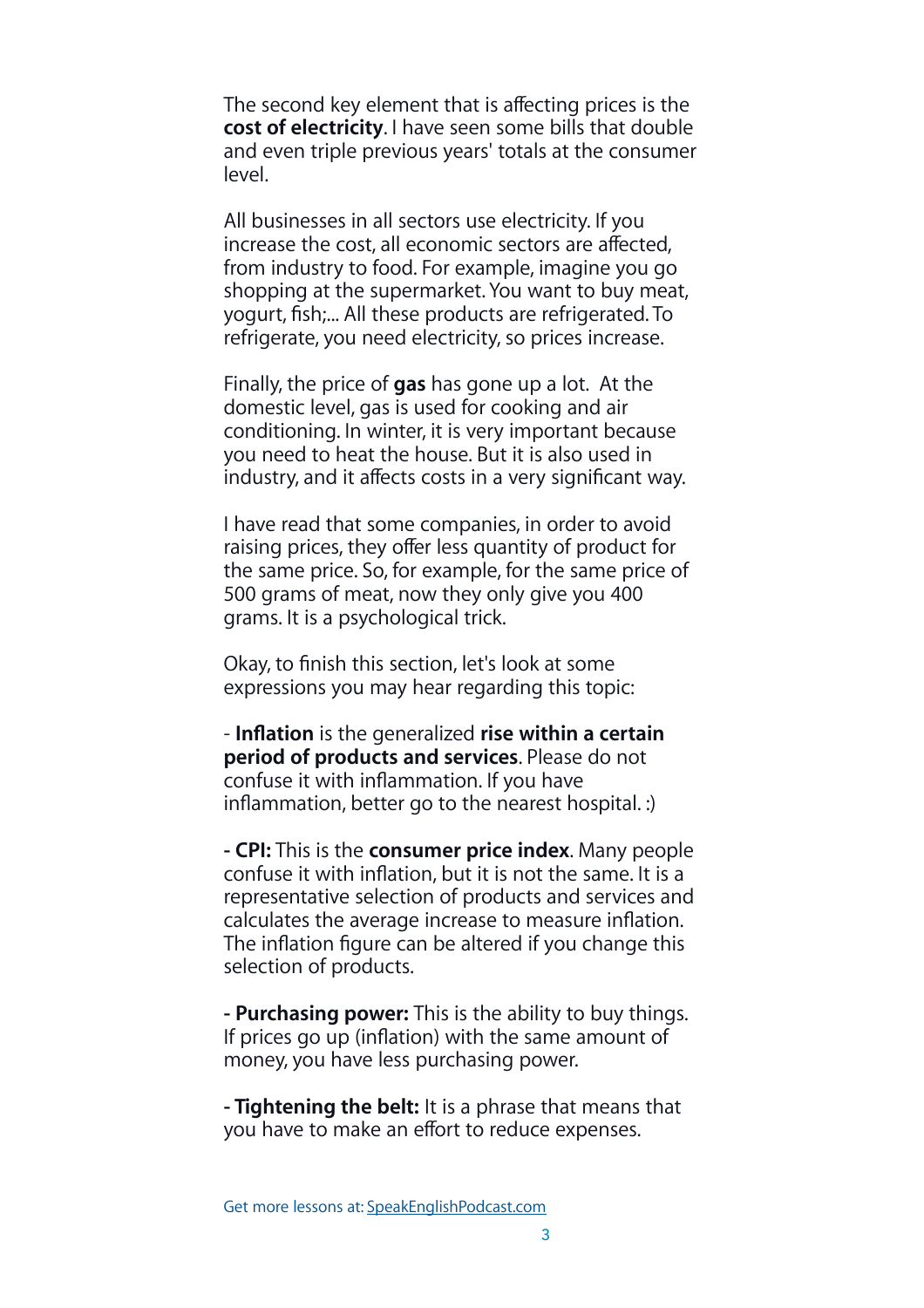Well, I hope you liked this current topic and the associated vocabulary.

By the way, if you want to know how to **speak English** using the right techniques, visit SpeakEnglishPodcast.com and subscribe to my mailing list. **I will send you my five golden rules to speak English fluently. And it's completely free.**

Okay! Now it's time for you to learn grammar in context with a point of view story.

## **Point of View Story**

#### **(learn grammar in context)**

I'll tell you a short story more than one time. Every time, I'll change a grammar point. I can change the tense or the person. This way, you'll notice the changes in context.

Ok. Let's startl

#### **First in the past tense:**

Tom lived in a country with a lot of **inflation**. The **consumer price index** kept going up. It was astronomical. Things were costing more and more, and **purchasing power** was becoming minuscule. "I think I'll have to **tighten my belt** even more," he said. At the end of the month, the company he worked for paid his salary in cash. They gave him lots of piles of bills since, with so much **inflation**, they needed millions to pay an average salary. So Tom used a wheelbarrow to take all those bills with him. While pushing the wheelbarrow, Tom thought to himself, "I'm a millionaire, but I can hardly buy anything." He passed a bar and saw a friend inside. He left the wheelbarrow at the entrance and went in to greet his friend. When he came out, he noticed that he had been robbed. But they didn't take the money, but the wheelbarrow.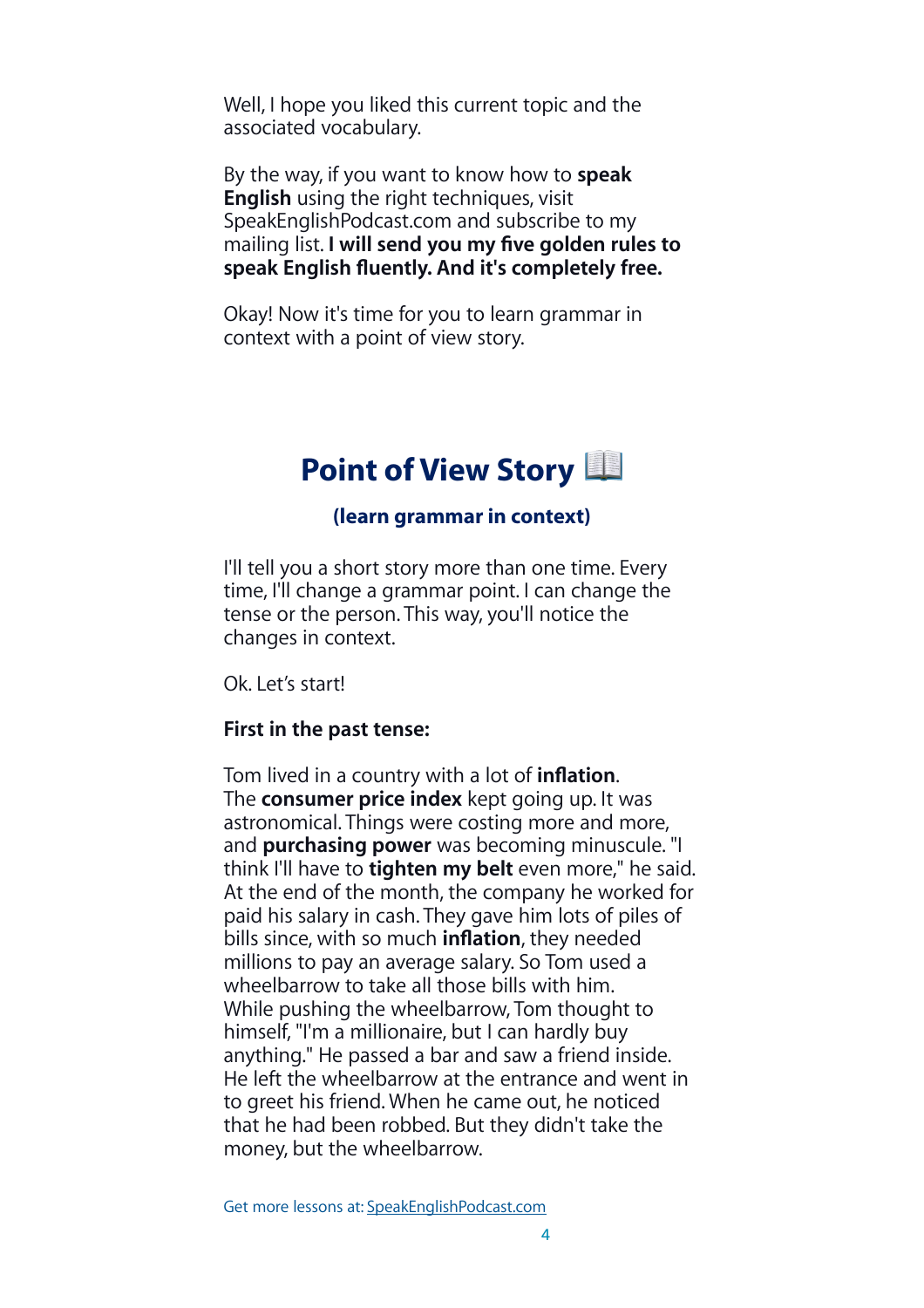#### **Okay, now in the future. Imagine that Tom will have all this happen to him in a few years:**

Tom will live in a country with lots of **inflation**. The **consumer price index** won't stop rising. It will be astronomical. Things will cost more and more, and **purchasing power** will become minuscule. "I think I'll have to **tighten my belt** even more," he will say to himself.

At the end of the month, the company where he will work will pay his salary in cash. They will give him lots of piles of bills since, with so much **inflation**, they will need millions to pay an average salary. So Tom will use a wheelbarrow to take all those bills with him.

While pushing the wheelbarrow, Tom will think, "I'm a millionaire, but I can hardly buy anything." He'll pass a bar and see a friend inside. He will leave the wheelbarrow at the entrance and go in to greet his friend. On the way out, he will realize he has been robbed. But they won't take the money, but the wheelbarrow.

Okay! That's the end of this little exercise. Notice that the changes between grammar points are subtle but important.

My advice is not to try to memorize grammar rules. It's better to see the changes in the proper context. With a story it is much easier to remember all this.

It is one of the techniques that I use in my **[premium](http://SpeakEnglishPodcast.com/courses)  [courses.](http://SpeakEnglishPodcast.com/courses)**

I recommend you to you take a look at: [SpeakEnglishPodcast.com/courses](http://SpeakEnglishPodcast.com/courses)

Ok! We have reached the end of this episode.

Remember to listen to it several times. It will help you with your English.

Do you know how you can help me? You can share the podcast with your friends and family. Tell them to go to **[SpeakEnglishPodcast.com](http://speakenglishpodcast.com/)** and get my free mini-course. That would mean a lot to me. Thanks.

Get more lessons at: [SpeakEnglishPodcast.com](https://www.speakenglishpod.com/)